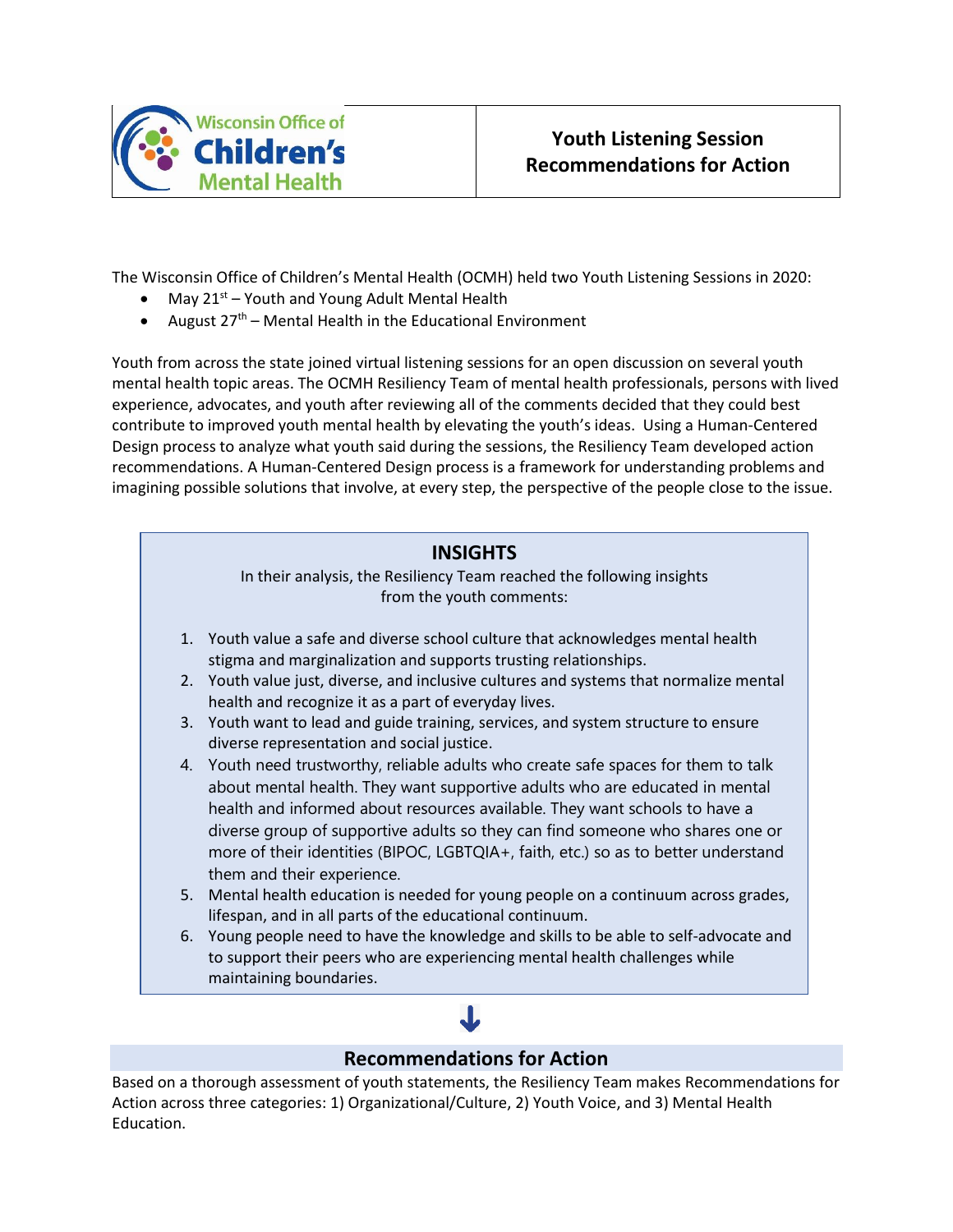*What you can do:* Organizations are encouraged to reflect on these recommendations and how they can be incorporated into policy, practice, and culture.

| <b>Organizational/Culture</b>                                                                                                                                                                                                                                                 |                                                                                                                                                                                                                                                                  |
|-------------------------------------------------------------------------------------------------------------------------------------------------------------------------------------------------------------------------------------------------------------------------------|------------------------------------------------------------------------------------------------------------------------------------------------------------------------------------------------------------------------------------------------------------------|
| Recommendation                                                                                                                                                                                                                                                                | <b>Resources/Examples</b>                                                                                                                                                                                                                                        |
| Advocate for policies that normalize mental<br>health (e.g., mental health days, integrating<br>mental health into wellness). Allow youth to<br>develop guidance on mental health policies.                                                                                   | Some states have passed bills permitting<br>$\bullet$<br>children to be absent from school for mental<br>or behavioral health reasons. Read an article.<br>NAMI Public Policy Platform - Education and<br>$\bullet$<br>Employment, section 5.4 (pg. $41 - 42$ ). |
| Set up facilities to accommodate mental health<br>needs of youth. For example, create spaces that<br>are safe for students (e.g., multisensory rooms,<br>spaces to process and seek a friendly person).                                                                       | Wisconsin DPI School-based Mental Health<br>$\bullet$<br>grants can be used for this.<br>Check with local funders and state public<br>$\bullet$<br>instruction to see if other grant money is<br>available.                                                      |
| Leadership reflects those served.<br>Recruitment/hiring processes should<br>accommodate the skills of diverse applicants.<br>Recruit for positions in different ways, with<br>$\bullet$<br>active outreach to reach diverse populations.<br>Emphasize diversity expectations. | Review local hiring policies and Diversity,<br>Equity, and Inclusion (DEI) work being done.                                                                                                                                                                      |
| Trusted adults are in place who understand<br>$\bullet$<br>and relate to students' mental health.<br>Youth have the ability to hold adults<br>accountable.                                                                                                                    | Wisconsin Initiative for Stigma Elimination<br>$\bullet$<br>(WISE) campaign: <b>I Seek to Listen &amp;</b><br><b>Support/Safe Person Decal</b><br><b>Wisconsin Youth Empowered Solutions</b>                                                                     |

| <b>Youth Voice</b>                                                                                                                                                                                                                                                                                                                   |                                                                                                            |
|--------------------------------------------------------------------------------------------------------------------------------------------------------------------------------------------------------------------------------------------------------------------------------------------------------------------------------------|------------------------------------------------------------------------------------------------------------|
| Recommendation                                                                                                                                                                                                                                                                                                                       | <b>Resources/Examples</b>                                                                                  |
| Create youth leadership opportunities in school<br>as well as community organizations (e.g., youth<br>seat on school board, formal participation in<br>school governance, teaching youth how to lead<br>their Individual Education Plans).<br>These positions must reflect shared power<br>and not be token roles on committees/etc. | <b>OCMH</b> - Bring Lived Experience to Your Work<br>٠<br><b>Wisconsin PATCH</b>                           |
| Adults support youth in leadership roles.                                                                                                                                                                                                                                                                                            |                                                                                                            |
| Create opportunities for discussion on culture,                                                                                                                                                                                                                                                                                      | Hold youth listening sessions<br>$\bullet$                                                                 |
| identities, diversity, etc.                                                                                                                                                                                                                                                                                                          | Use a Human Centered-Design process when<br>studying problems<br><b>Youth Centered Design Toolkit</b><br>٠ |
|                                                                                                                                                                                                                                                                                                                                      | <b>DHS Youth Engagement Toolkit</b>                                                                        |

| <b>Mental Health Education</b>                             |  |
|------------------------------------------------------------|--|
| <b>Resources/Examples</b>                                  |  |
| <b>Wisconsin Safe and Healthy Schools Center</b><br>(WISH) |  |
|                                                            |  |